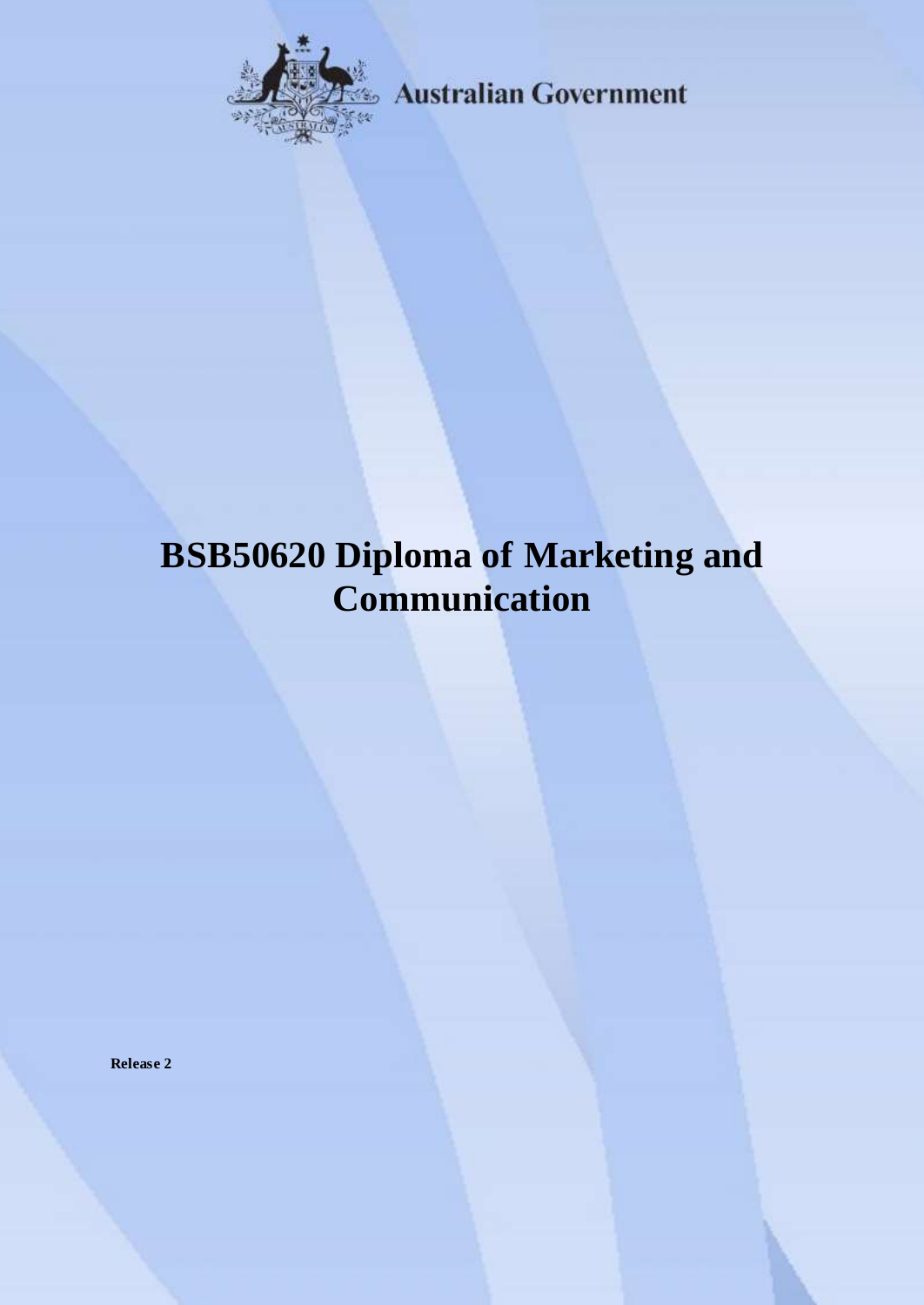# **BSB50620 Diploma of Marketing and Communication**

#### **Modification History**

| Release   | <b>Comments</b>                                                                                                                                                 |
|-----------|-----------------------------------------------------------------------------------------------------------------------------------------------------------------|
| Release 2 | This version first released with BSB Business Services<br>Training Package Version 8.0.                                                                         |
|           | Entry requirements amended to allow learners who have<br>completed BSB42415 Certificate IV in Marketing and<br>Communication, to enrol into this qualification. |
| Release 1 | This version first released with BSB Business Services<br>Training Package Version 7.0.                                                                         |

# **Qualification Description**

This qualification reflects the role of individuals who use a sound theoretical knowledge base in marketing and communication and who demonstrate a range of skills to ensure that functions are effectively conducted in an organisation or business area. Typically, the individuals would have responsibility for the work of other staff and lead teams.

This qualification applies to individuals in full-time marketing roles, as well as those who are responsible for an organisation's marketing in addition to other duties.

Licensing/Regulatory Information

No licensing, legislative or certification requirements apply to this qualification at the time of publication.

### **Entry Requirements**

Entry to this qualification is limited to those who:

Have completed BSB42415 Certificate IV in Marketing and Communication

or

Have completed the following units (or equivalent competencies): BSBCMM411 Make presentations; BSBCRT412 Articulate, present and debate ideas; BSBMKG433 Undertake marketing activities; BSBMKG435 Analyse consumer behaviour; BSBMKG439 Develop and apply knowledge of communications industry; and BSBWRT411 Write complex documents. Equivalent competencies are predecessors to these units, which have been mapped as equivalent.

or

Have two years equivalent full-time relevant work experience.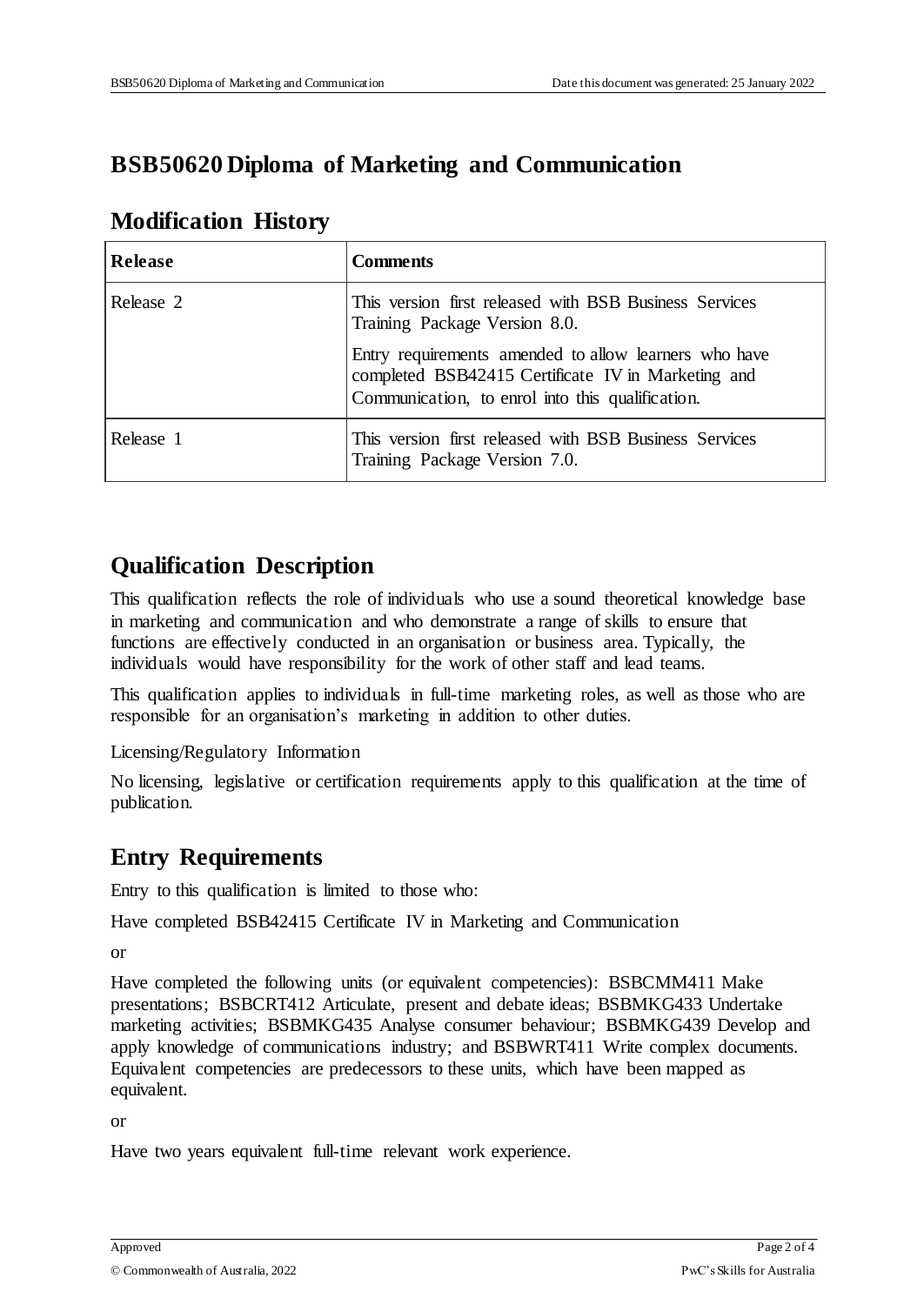#### **Packaging Rules**

Total number of units  $= 12$ 

#### **5 core units** plus

- **7 elective units,** of which:
- 3 elective units must be selected from Group A
- 2 elective units must be selected from Group B
- for the remaining 2 elective units:
	- up to 2 units may be selected from Groups A and B
	- if not listed, up to 2 units may be selected from a Certificate IV, Diploma or Advanced Diploma from this or any other currently endorsed Training Package qualification or accredited course.

Elective units must be relevant to the work environment and the qualification, maintain the integrity of the AQF alignment and contribute to a valid, industry-supported vocational outcome.

Core units

BSBMKG541 Identify and evaluate marketing opportunities

BSBMKG542 Establish and monitor the marketing mix

BSBMKG552 Design and develop marketing communication plans

BSBMKG555 Write persuasive copy

BSBPMG430 Undertake project work

Elective units

Group A – Marketing

BSBMKG543 Plan and interpret market research BSBMKG544 Plan and monitor direct marketing activities BSBMKG545 Conduct marketing audits BSBMKG546 Develop social media engagement plans BSBMKG547 Develop strategies to monetise digital engagement BSBMKG548 Forecast international market and business needs BSBMKG549 Profile and analyse consumer behaviour for international markets BSBMKG550 Promote products and services to international markets BSBMKG551 Create multiplatform advertisements for mass media BSBMKG553 Develop public relations campaigns BSBMKG554 Plan and develop public relations publications SIRXMKT006 Develop a social media strategy SIRXMKT007 Develop a digital marketing plan SIRXOSM007 Manage risk to organisational reputation in an online setting Group B – Transferable Skills

BSBCMM511 Communicate with influence